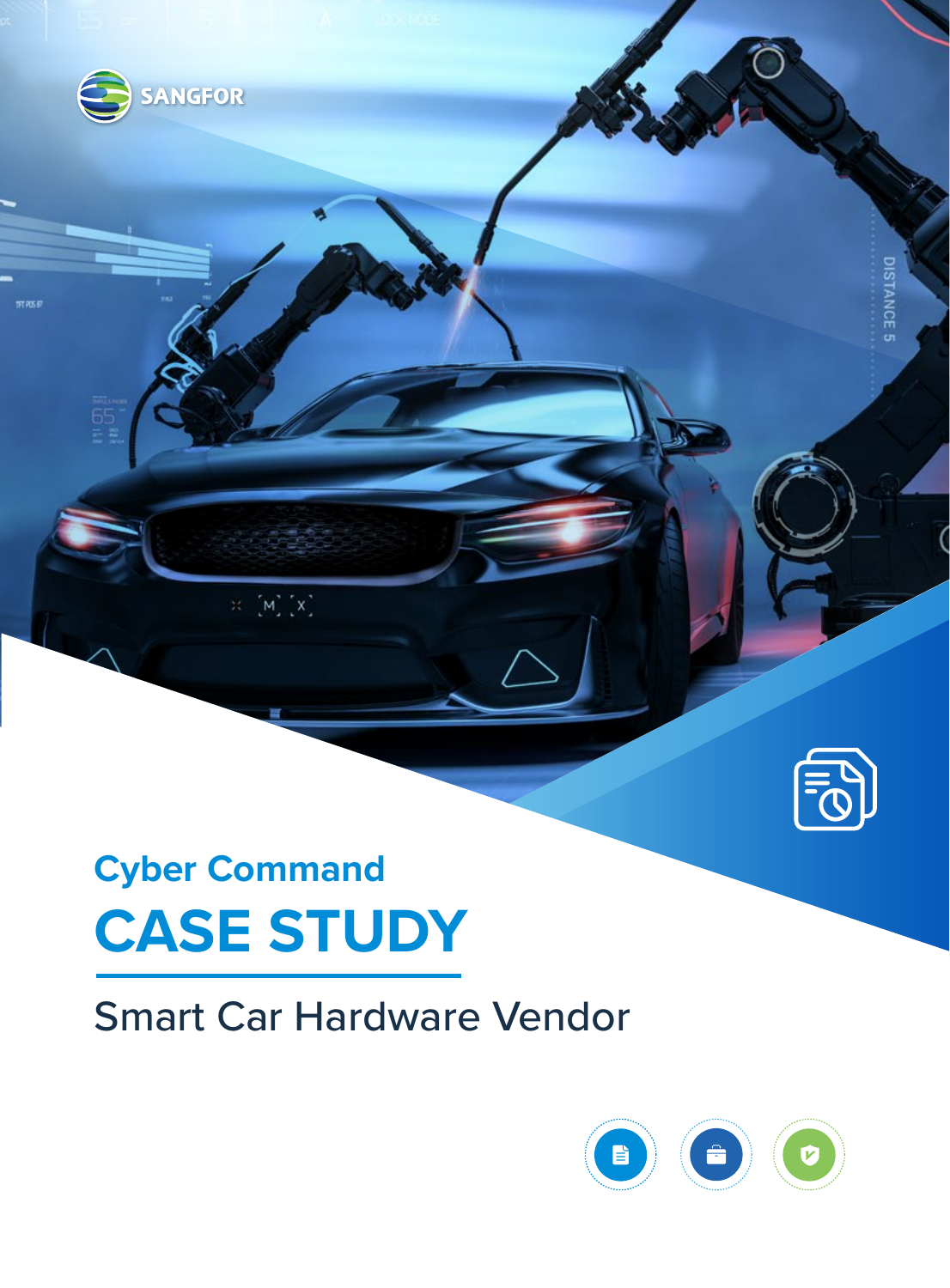#### **Executive Summary**

#### **Organization:** Smart car hardware manufacturer

#### **Industry: Manufacturing**

**Challenges:** Continuously under cyber-attack causing data theft, but internal security operations and partner security vendors could not find any network threats, highlighting lack of detection ability and visibility of threats hidden within the internal network.



#### **Uncovering an APT Event for a Large Enterprise**

In the smart era, the rapid development of intelligent vehicles is accelerating to meet the demand for smarter and more efficient vehicles. But smarter vehicles lead to smarter cyberthreats targeted against them. This case study is about a high-tech enterprise specializing in the research & development, production, and sales of automotive diagnosis, testing and maintenance products and the cyberthreat challenges they faced. The company has 8 branches and 71 offices in Asia, Europe, and the Americas.

#### **Business Losses Exceeded \$100M Due to Cyber Threats**

Since 2017, the company had found that with the release of new products and features, competitors were always releasing the same content at the same time, or even faster. A large amount of research and development investment did not produce a leading competitive advantage, resulting in the continuous reduction of their market share and a revenue loss of over \$100M.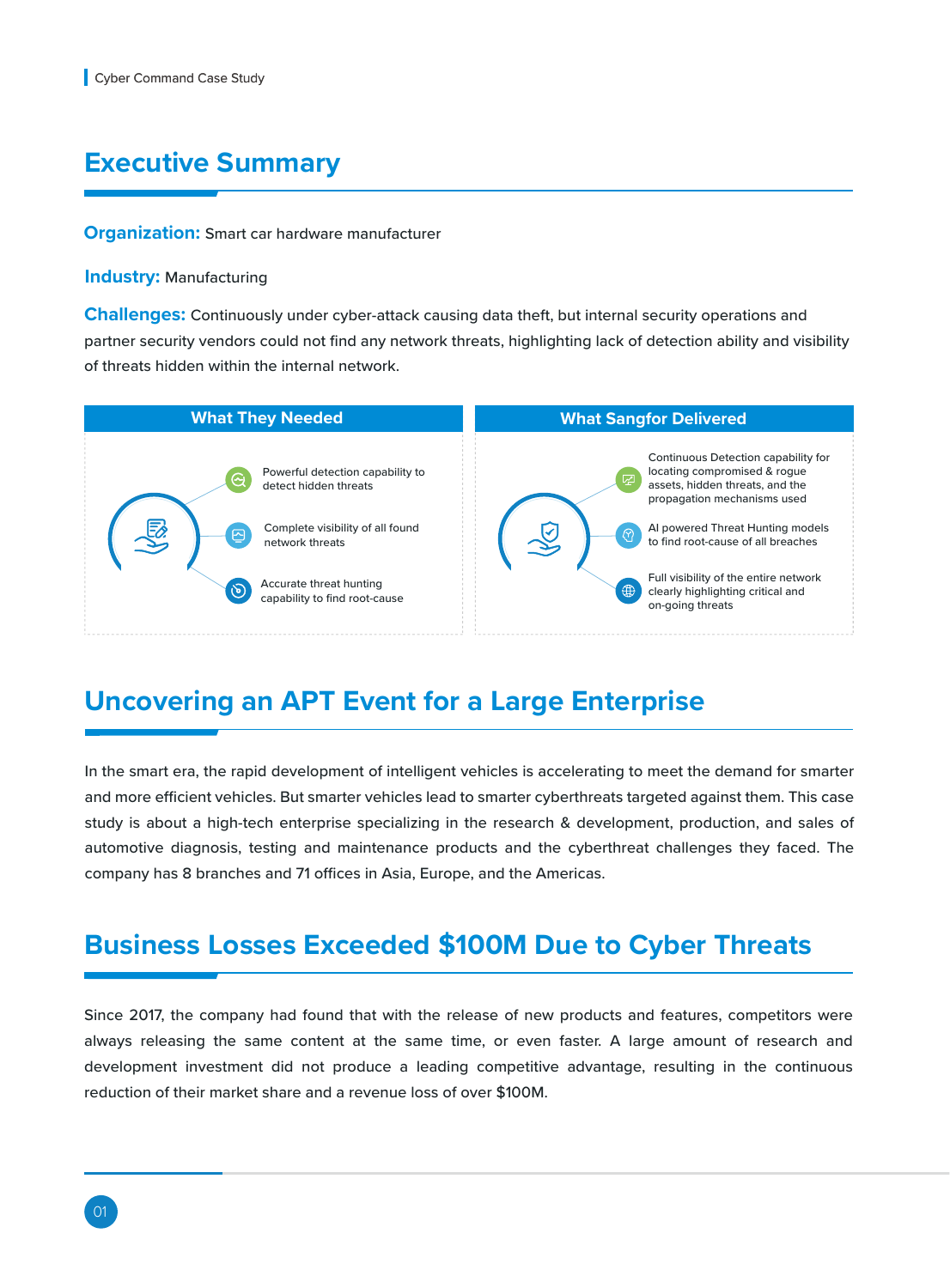

After such a long period of seeing similar functionality released by competitors almost in lock step to their development, the company's management began to suspect a major breach in their data security infrastructure causing possible data leaks. The company partnered with multiple security vendors and technical experts to find the leaks but failed to any evidence of cyber breach.

Eventually, the company came to Sangfor. With the help of the Sangfor IR (Incident Response) Team and using Cyber Command to conduct both real-time & historical log analysis threat hunting of their environment, the company discovered many rogue PCs and servers while finding hidden and deleted signs of hackers. Root-cause analysis identified step by step how their cyber security infrastructure was penetrated and for how long.



#### **An Organized and Premeditated APT Attack**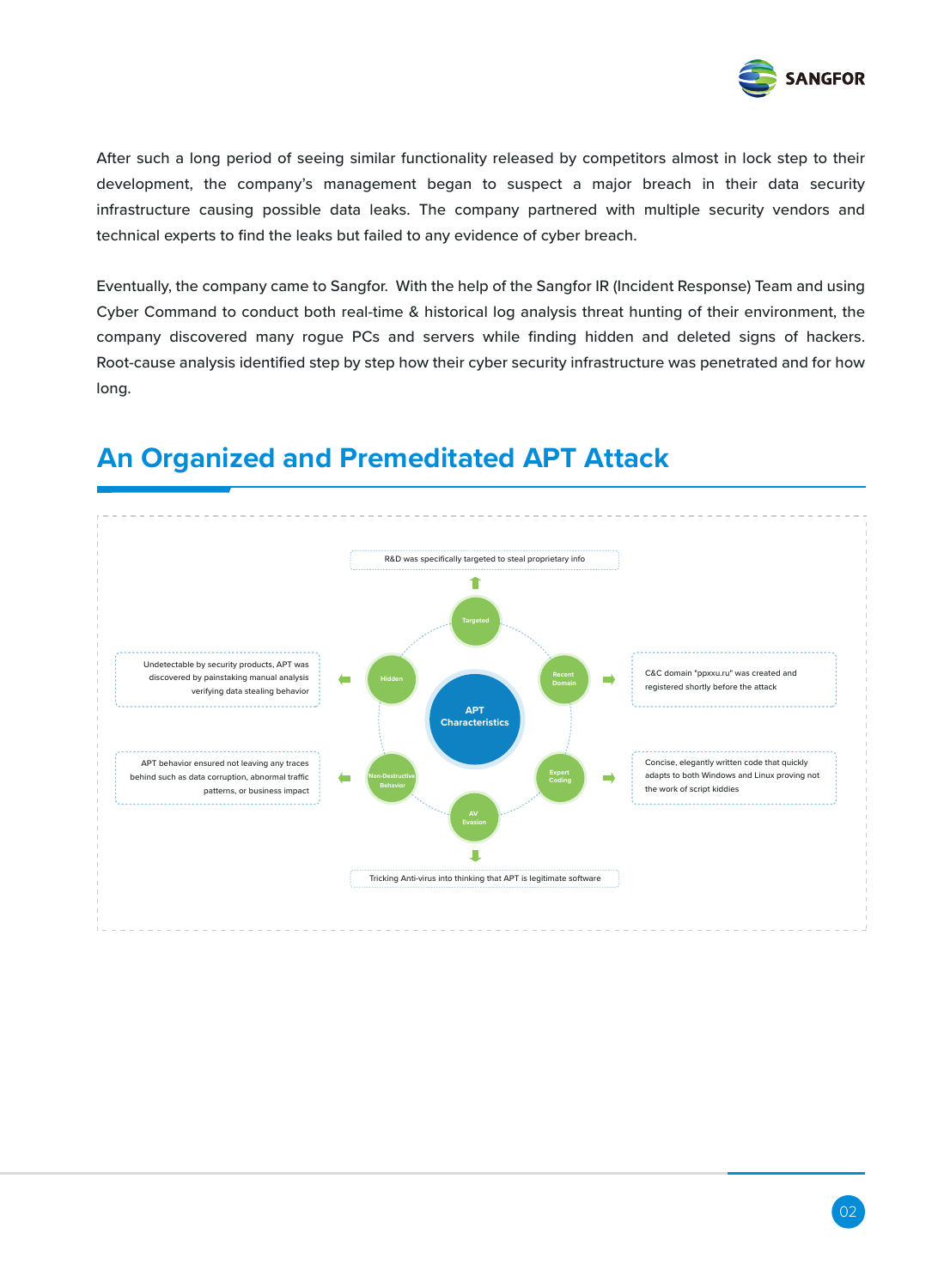#### **Full Visibility of the Entire Network**

After Cyber Command was deployed on the organization's network, the Sangfor IR Team found that it was generating a large number of unusual access alerts: many hosts on the internal network making malicious DNS access requests. Analysis showed that all the malicious DNS requests were for the same domains and country (.ru) and the third level domain name string was a very long random string, such as: 46 dobn3fnbb907iq0bq14c7ar7z.ppxxu.ru.

Cyber Command's visualization capabilities enabled security operators to instantly identify the subnets and systems where the requests were coming from in real-time. This helped confirm effective mitigation as they could see where DNS requests stopped and which systems were still generating them, ensuring there were no blind spots in security operations.

#### **Relevant IOCs Simplify Threat Investigation**

Cyber Command integrates with Neural-X, Sangfor's Threat Intelligence engine, that provides multi-dimensional threat Indicators of Compromise (IOCs). Based on the IOCs, the IR Team discovered that the malicious domains being requested were registered to a specific threat actor group and with a command & control site. The company was breached multiple times by the threat actors, and most likely had been compromised into becoming a botnet controlled by group.

#### **Quickly and Accurately Finding the Root Cause**

Using Cyber Command, the security operations team swiftly identified the compromised hosts making the malicious requests throughout the network and were able to disinfect them. In addition, the Timeline Traceability Analysis (TTA) model built into Cyber Command quickly determined the root cause of the breach by finding the entry point or "patient zero", the suspected first compromised host, and how it was initially compromised.

Cyber Command was able to reconstruct the attack path, visualizing the IP, service ports and applications utilized during the attack campaign. Using TTA, the IR Team found that many of the company's critical R&D systems were in control of the threat actor group, including the several PCs belonging to R&D managers, R&D core & operations servers, and some belonging to support operations. The attack used character splicing, a mechanism that takes data like source code, chops it into small bits and then appends the bits as the third domain or hostname of the malicious DNS request sent to the C&C server. With that information, Cyber Command's Timeline Traceability Analysis, was able to reconstruct the company's data leak path: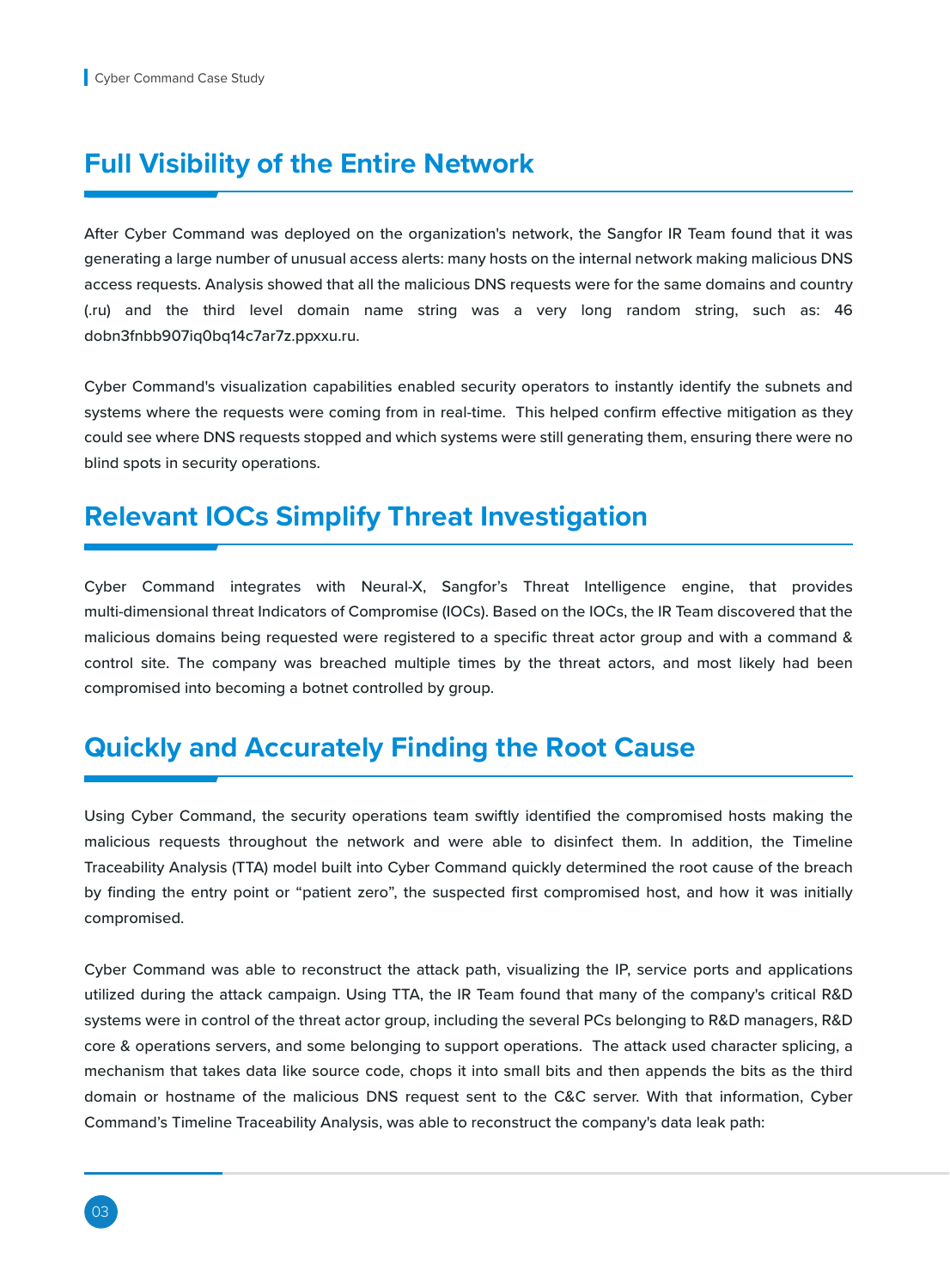



## **Unprecedented Detection Capabilities for Continuous Threat Surveillance**

As today's cyber threats become more complex and targeted, security operations teams need to change their mindset from trying to prevent all attacks and threats to assuming the threat is already there.

Cyber Command has unmatched security detection capabilities including 800+ AI detection models, relevant and actionable TI, rule-base network detection capabilities (which pure NDR vendors lack), and continuous monitoring of east-west and north-south traffic on the network. Cyber Command's built-in threat analysis and threat hunting modeling greatly reduces the mean time to identify (MTTI) breaches allowing faster mean time to resolving (MTTR) or mitigating cyber threats before they can cause irreparable damage to the business.

**"Among the security products I've purchased, Cyber Command is a tool that really does consistently detect threats and has incredible automated analysis capabilities."** 

 **-- Smart car hardware manufacturer CIO.**